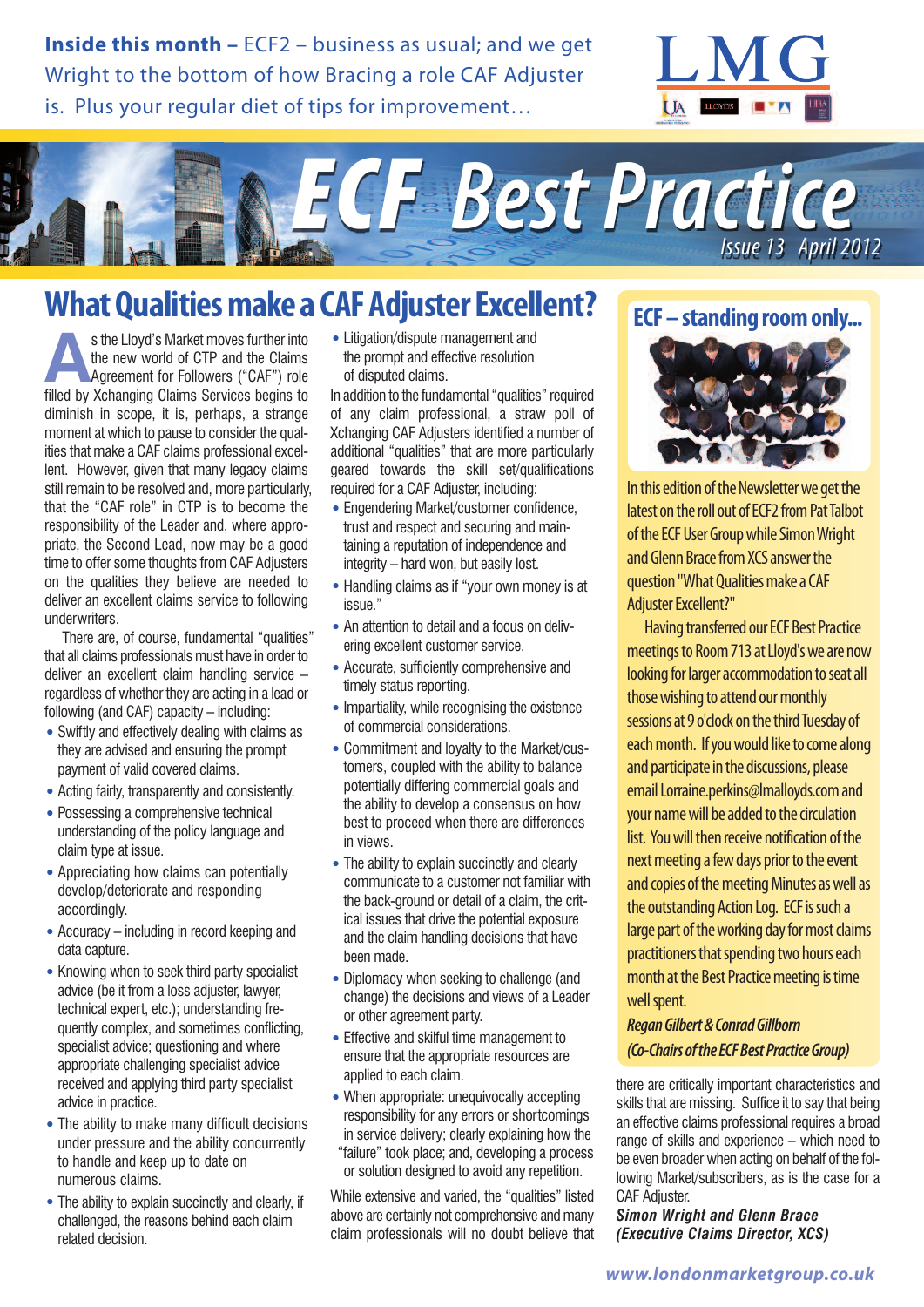## *ECF Contacts*

#### *ECF User Group and LMA*

#### **Robert Gregg**

Telephone: 020 7327 8404 Email: robert.gregg@lmalloyds.com

#### **ECF Best Practice Regan Gilbert**

Telephone: 020 7953 6478 Email: regan.gilbert@markelintl.com

#### **Conrad Gillborn**

Telephone: 020 7933 3238 Email: conrad\_gillborn@swissre.com

#### *LMGS*

#### **Steve Hulm**

Telephone: 020 7327 5249 Email: steve.hulm@londonmarketgroup.co.uk

#### *LIIBA Contact*

#### **Mark Knight**

Telephone: 020 7280 0154 Email: mark.knight@liiba.co.uk

#### *IUA Contact*

**John Hobbs** Telephone: 020 7617 4445 Email: john.hobbs@iua.co.uk

#### *Xchanging*

#### **Paul Bastien** Telephone: 020 7780 5306

Email: paul.bastien@xchanging.com

#### **Useful Links**

| LMG   | www.londonmarketgroup.co.uk |
|-------|-----------------------------|
| LMA   | www.lmalloyds.com           |
| LIIBA | www.liiba.co.uk             |
| IUA   | www.iua.co.uk               |

**ACORD** www.acord.org

# **ECF claims on Un-Signed risks?**

**Do you** have a book of business where you frequently get claims on Lloyd's risks before the premium is signed at the Bureau? If so do not despair, you can still process your claims via ECF if the broker delinks the premium. The process has been around since 1999 and has no adverse effect on the actual payment of the premium.

The process is detailed in the Delinking User Guide issued in March 2010 by the LMG, which details how the broker can get an Original Signing Number and Date (OSND) by submitting the London Premium Advice Note and other closing documentation to Xchanging clearly



marked as "IPC Delinked". Xchanging will then check and process the submission, issue an OSND (and withhold the item from settlement), this OSND can then be used to enter a claim advice on ECF as normal. As you will be aware, no settlements can be made against any claim until the premium has been processed.

Without an OSND Xchanging will be unable to process any ECF entry.

# **LPC (aka CLASS or POSH) Administration**

**There are two** little known facts about the LPC mainframe – one is that it is linked to the Insurers Market Repository (you can't have an IMR account without an LPC account!) and the second is that accounts are autodeleted if they have not been logged into, directly, during a rolling 6 month period. This type of housekeeping is not controlled by Xchanging and occurs automatically.

For those who use their CLASS account for processing Claims, this does not cause any problems. However, for those who are not familiar with CLASS and have no use for it, this will create an issue every 6 months when they attempt to use their IMR accounts.

As the two systems are linked, when the CLASS account has autodeleted, it will have taken away the broker codes that are on the user's IMR account i.e. the user can log in to the IMR but will be unable to view any premiums/claims or take any action, such as loading documents or agreeing a claim.

If an account has been removed (either in error or automatically by the system) it can be reinstated by the local LPC administrator on the company's IT helpdesk but, due to the over-night replication required, the corresponding IMR account will not be available for use until after 09:00 the following day.

To avoid users finding themselves in this inconvenient situation, it is recommended that they log directly (i.e. not via the Insurance Portal or Casa)

into CLASS at least once a week. If a user does not know their CLASS log in details, these can be obtained from their LPC administrator. Simply logging in & out again regularly will be sufficient to keep a CLASS account active indefinitely.

Should users have issues, the Xchanging Service Centre is always happy to help or give advice.

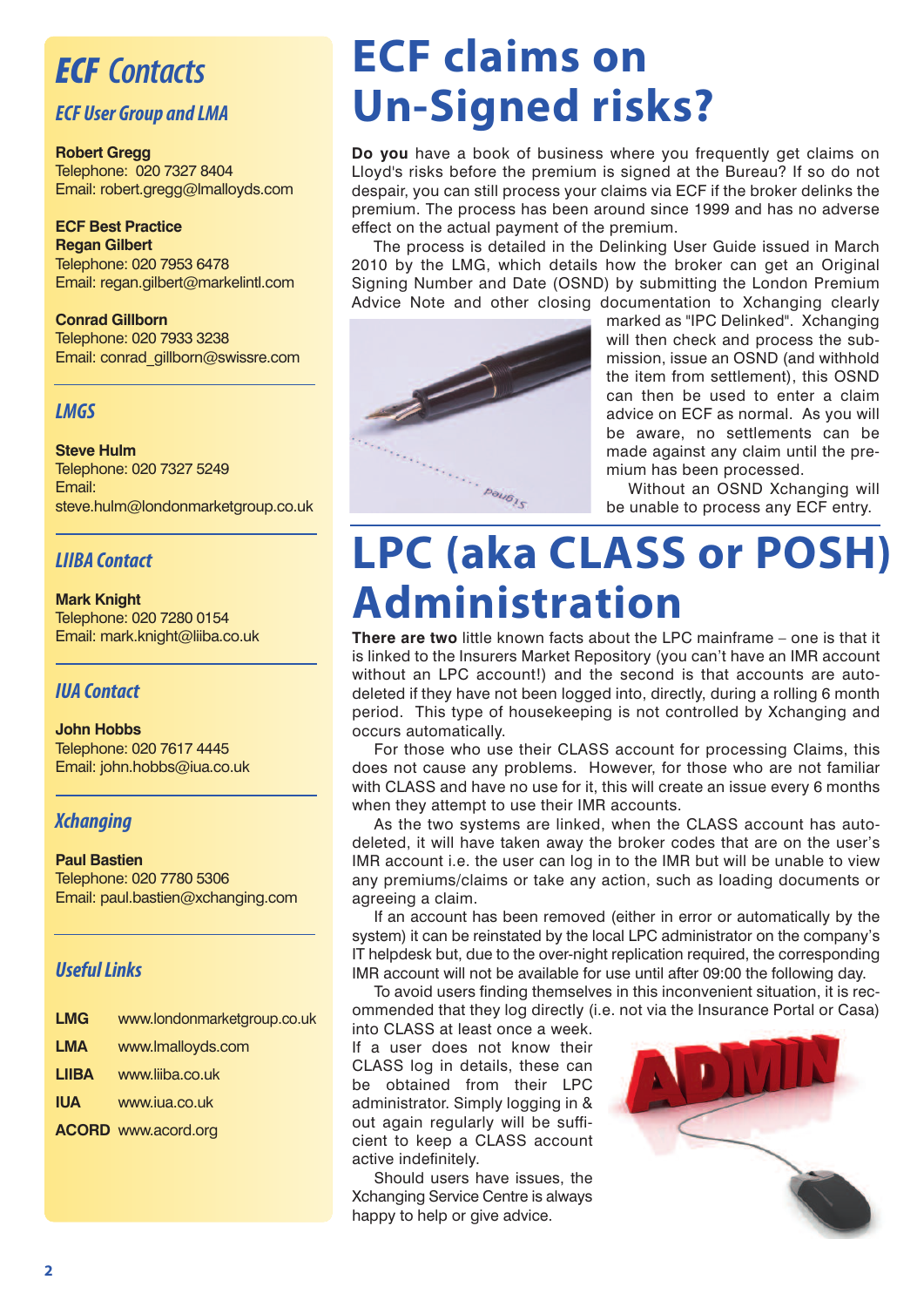



# **ECF2 – "Dad, where are we?"**

## *By PatTalbot -ECF User Group ProjectChangeManager*

*During the first week of February we reached a significant milestone, having completed all of the planned rollouts of ECF2 and completed all outstanding project tasks.*

**O**each of these acronyms stands for<br> **O**each of these acronyms stands for<br> **O**each of these acronyms stands for ver the last 9 months we have rolled out ECF2 (CWT, SSO, CWS, CAS and DFV – I believe that everyone now knows what and so no explanation is necessary) to 85 carriers (69 using CWS and 16 non-CWS users) which covers the majority of the carrier market.

#### *ECF2 is now 'business as usual'.*

Running separately alongside the ECF2 implementation, but part of

ECF2, was CDW (Claims Data Warehouse). This is a suite of reports that will help all carriers to manage their claims activity by providing them with data on the status and timeliness of processing claim transactions. The suite of reports now available to all users are improved versions of ECF001 to ECF004, old versions of which have been available for a number of years, plus some new reports including ECF005 which reports on the complete life cycle of all claim transactions – all of these reports are available to Bro-

kers and carriers alike by registration with Xchanging

It is a tremendous achievement to have got this far, albeit with a couple of hiccups along the way and we should all thank the Market participants who took part in MAT for ECF2 Components and CDW for their support throughout this project.

We should all take a lot of pride from what has been achieved as it shows what can be done when the Market and Xchanging work well together – something that we should build on in the future.